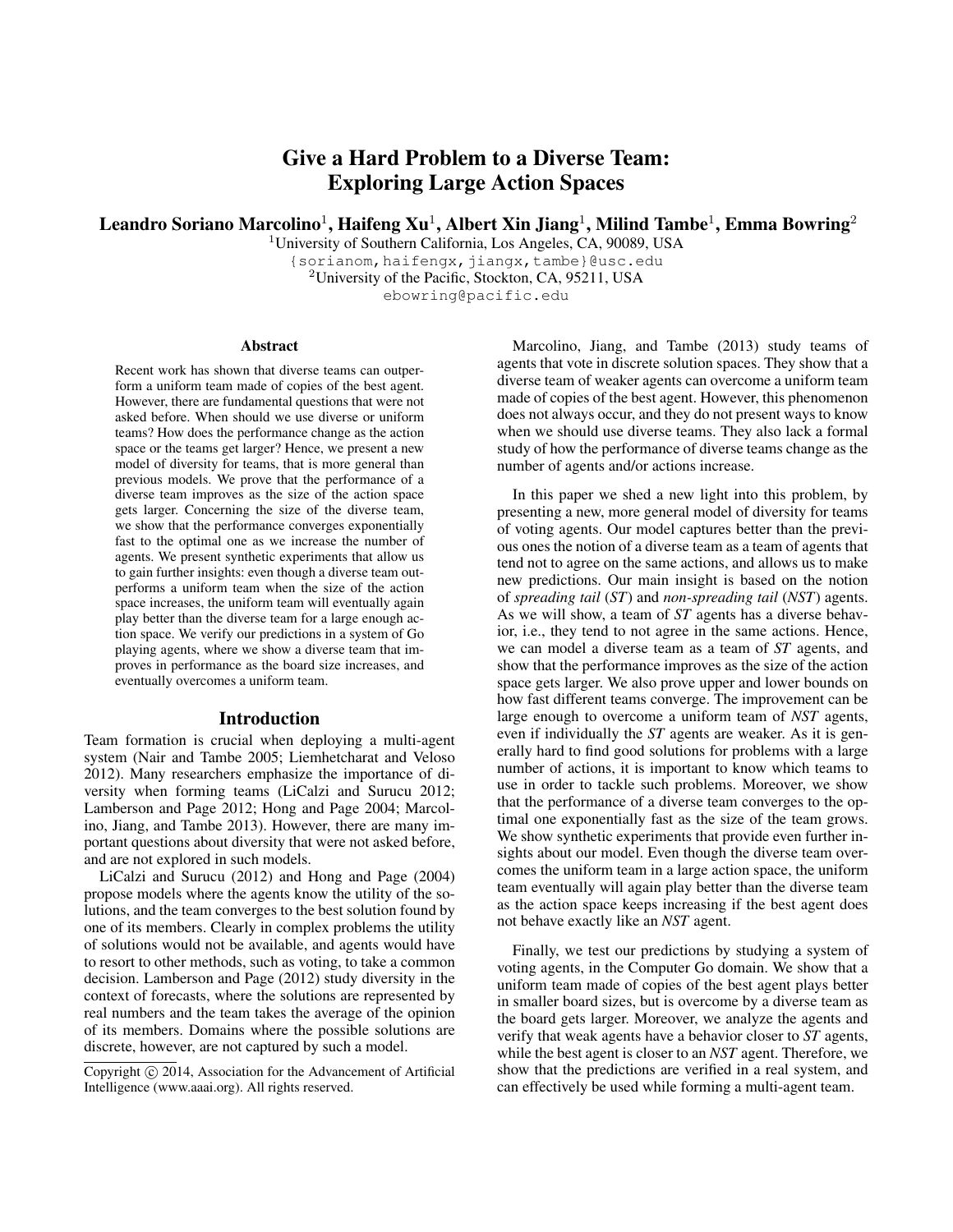# Related Work

We have already discussed models of diversity in team formation in the previous section, so here we start with other models of team formation in the multi-agent literature.

In classical team formation research, the team with maximum expected utility is chosen, based on a model of the capabilities of each agent (Nair and Tambe 2005; Guttmann 2008). However, in many domains we do not have such a model. The study of "ad-hoc" teamwork deals with multiagent teams with absence of information (Barrett et al. 2013; Agmon and Stone 2012). They focus, however, on how a new agent must decide its behavior in order to cooperate with agents of unknown type, not on picking the best team.

Concerning voting, this paper is related to the view of voting as a way to discover an optimal choice (or ranking). Classical models study this view of voting only for teams of identical agents (List and Goodin 2001; Conitzer and Sandholm 2005). However, more recent works are also considering agents with different probability distribution functions. Caragiannis, Procaccia, and Shah (2013) study which voting rules converge to a true ranking as the number of agents (not necessarily identical) goes to infinity. In Soufiani, Parkes, and Xia (2012) the problem of inferring the true ranking is studied, assuming agents with different pdfs, but drawn from the same family. Even though recent works on voting are not assuming identical agents, they still do not provide a way to find the best teams of voting agents.

More related works can be found in the study of ensemble systems. These are the construction of a strong classifier by combining multiple weak classifiers, for example by voting (Polikar 2012). An important problem is how to form the ensemble system, i.e., how to pick the classifiers that lead to the best predictions (Fu et al. 2012). Our model, based on the notion of *spreading tail* and *non-spreading tail* agents allow us to make many predictions about teams as the action space and/or number of agents change, and also compare the rate of change of the performance of different teams. To the best of our knowledge, there is no model similar to ours in the ensemble system literature.

## Model for Analysis of Diversity in Teams

Consider a problem defined by choosing an action a from a set of possible actions **A**. Each a has an utility  $U(a)$ , and our goal is to maximize the utility. We always list the actions in order from best to worst, therefore  $U(a_i) \geq U(a_{i+1}) \forall j$  $(a<sub>0</sub>$  is the best action). This does not mean that newly added actions have lower utility, as we can always reorder the actions. In some tasks (like in Section Experimental Analysis), a series of actions are chosen across different states, but here we focus on the decision process in a given state.

Consider a set of agents, voting to decide over actions. The agents do not know the utility of the actions, and vote for the action they believe to be the best according to their own decision procedure, characterized by a probability distribution (pdf). We write as  $p_{i,j}$  the probability of agent i voting for action  $a_i$ . We denote by  $p_{i,j}(m)$ , when we explicitly talk about  $p_{i,j}$  for an action space of size m. If the pdf of one agent is identical to the pdf of another agent,

they will be referred to as copies of the same agent. The action that wins by plurality voting is taken by the team. Ties are broken randomly, except when we explicitly talk about a tie breaking rule. Let  $D_m$  be the set of suboptimal actions  $(a_i, j \neq 0)$  assigned with a nonzero probability in the pdf of an agent i, and  $d_m = |\mathbf{D}_m|$ . We assume that there is a bound in the ratio of the suboptimal action with highest probability and the one with lowest nonzero probability, i.e., let  $p_{i,min} = min_{j \in \mathbf{D}_{\mathbf{m}}} p_{i,j}$  and  $p_{i,max} = max_{j \in \mathbf{D}_{\mathbf{m}}} p_{i,j}$ ; there is a constant  $\alpha$  such that  $p_{i,max} \leq \alpha p_{i,min} \ \forall$  agents *i*.

We define strength as the expected utility of an agent and/or a team. The probability of a team playing the best action will be called  $p_{best}$ . We first consider a setting where  $U(a_0) \gg U(a_i) \forall j \neq 0$ , hence we can use  $p_{best}$  as our measure of performance. We will later consider more general settings, where the first  $r$  actions have a high utility.

We define team formation as selecting from the space of all agents a limited number of agents that has the maximum strength by voting together to decide on actions. We study the effect of increasing the size  $m$  of the set of possible actions on the team formation problem. Intuitively, the change in team performance as  $m$  increases will be affected by how the pdf of the individual agents  $i$  change when  $m$  gets higher. As we increase  $m$ ,  $d_m$  can increase or not change. Hence, we classify the agents as *spreading tail* (*ST*) agents or *nonspreading tail* agents (*NST*).

We define  $ST$  agents as agents whose  $d_m$  is nondecreasing on m and  $d_m \to \infty$  as  $m \to \infty$ . We consider that there is a constant  $\epsilon > 0$ , such that for all *ST* agents i,  $\forall m, p_{i,0} \ge \epsilon$ . We assume that  $p_{i,0}$  does not change with m, although later we discuss what happens when  $p_{i,0}$  changes.

We define *NST* agents as agents whose pdf does not change as the number of actions  $m$  increases. Hence, let  $m_{i0}$  be the minimum number of actions necessary to define the pdf of an *NST* agent i. We have that  $\forall m, m' \geq m_{i0}$ ,  $\forall j \leq m_{i0} p_{i,j}(m) = p_{i,j}(m'), \forall j > m_{i0} p_{i,j}(m) = 0.$ 

We first give an intuitive description of the concept of diversity, then define formally diverse teams. By diversity, we mean agents that tend to disagree. In Marcolino, Jiang, and Tambe (2013), a diverse team is defined as a set of agents with different pdfs. Hence, they disagree because of having different probabilities of playing certain actions. In this paper, we generalize their definition to capture cases where agents disagree on actions, regardless of whether their pdfs are the same or not. Formally, we define a diverse team to be one consisting of a set of *ST* agents (either different *ST* agents or copies of the same *ST* agent). In our theoretical development we will show that this definition captures the notion of diversity: a team of *ST* agents will tend to not agree on the same suboptimal actions. We call uniform team as the team composed by copies of an *NST* agent. This is an idealization to perform our initial analysis. We will later discuss more complex domains, where the agents of the uniform team also behave like *ST* agents.

### A Hard Problem to a Diverse Team

We start with an example, to give an intuition about our model. Consider the agents in Table 1(a), where we show the pdf of the agents, and  $p_{best}$  of the uniform team (three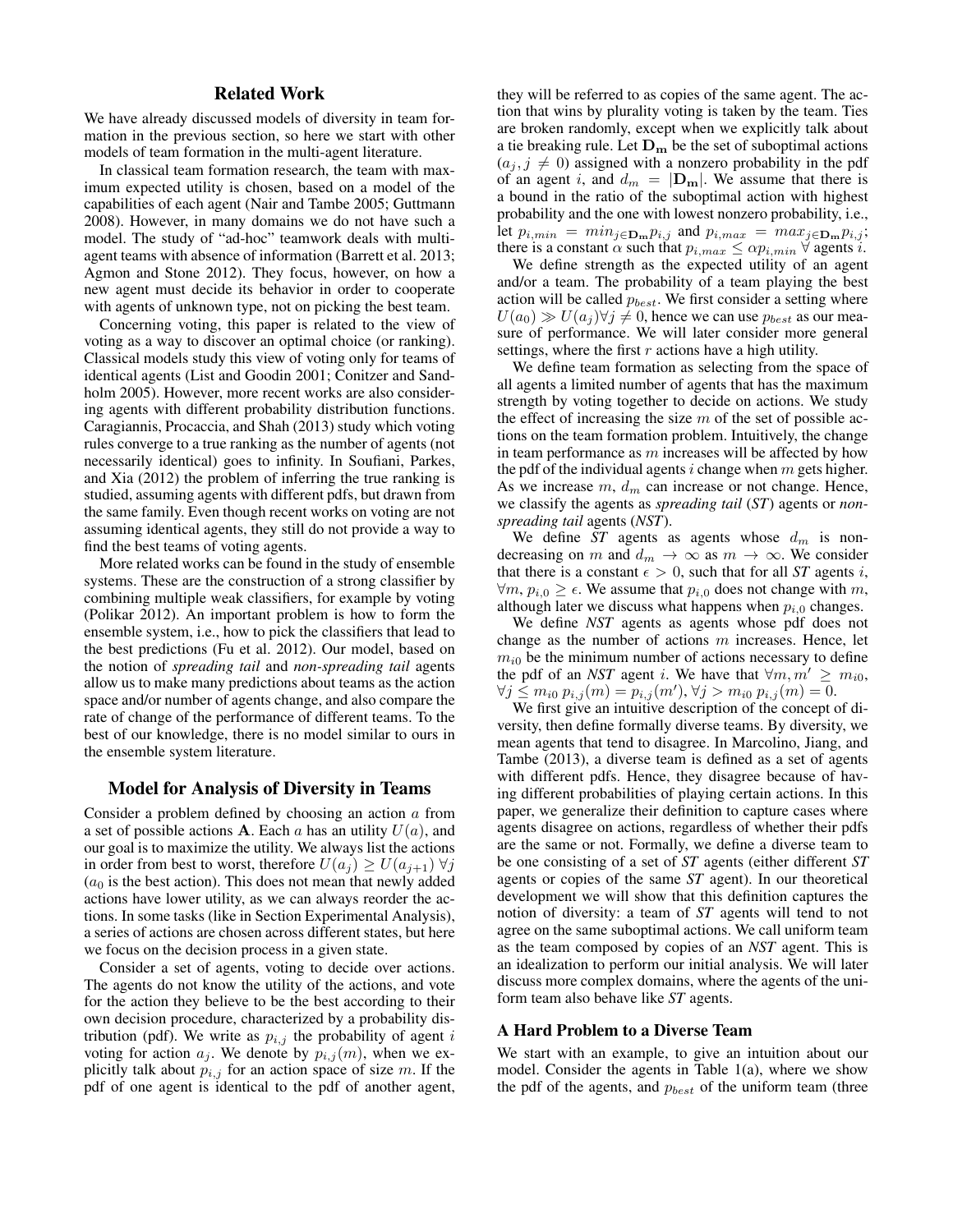(a) With 2 actions, the uniform team plays better than the diverse team

| Agents               | Action 1 | Action 2 |  |
|----------------------|----------|----------|--|
| Agent 1              | 0.6      | 0.4      |  |
| Agent 2              | 0.55     | 0.45     |  |
| Agent 3              | 0.55     | 0.45     |  |
| Uniform $p_{best}$ : | 0.648    |          |  |
| Diverse $p_{best}$ : | 0.599    |          |  |

(b) When we add one more action, the diverse team plays better than the uniform team

| Agents               | Action 1 | Action 2 | Action 3 |
|----------------------|----------|----------|----------|
| Agent 1              | 0.6      | 0.4      |          |
| Agent 2              | 0.55     | 0.25     | 0.2      |
| Agent 3              | 0.55     | 0.15     | 0.3      |
| Uniform $p_{best}$ : | 0.648    |          |          |
| Diverse $p_{best}$ : | 0.657    |          |          |

Table 1: The performance of a diverse team increases when we increase the number of available actions.

copies of agent 1) and the diverse team (one copy of each agent). We assume agent 1 is an *NST* agent, while agent 2 and 3 are *ST* agents. In this situation the uniform team plays better than the diverse team. Now let's add one more action to the problem. Because agent 2 and 3 are *ST* agents, the probability mass on action 2 scatters to the newly added action (Table 1(b)). Hence, while before the *ST* agents would always agree on the same suboptimal action if they both did not vote for the optimal action, now they might vote for different suboptimal actions, creating a tie between each suboptimal action and the optimal one. Because ties are broken randomly, when this happens there will be a 1/3 chance that the tie will be broken in favor of the optimal action. Hence,  $p_{best}$  increases when the probability of the *ST* agents agreeing on the same suboptimal actions decreases, and the diverse team now plays better than the uniform team, even though individually agents 2 and 3 are weaker than agent 1.

We now present our theoretical work. First we show that the performance of a diverse team converges when  $m \to \infty$ , to a value that is higher than the performance for any other  $\boldsymbol{m}.$ 

**Theorem 1.**  $p_{best}(m)$  of a diverse team of n agents con*verges to a certain value*  $\tilde{p}_{best}$  *as*  $m \rightarrow \infty$ *. Furthermore,*  $\tilde{p}_{best} \geq p_{best}(m)$ ,  $\forall m$ .

*Proof.* Let  $p_{i,min}$  =  $\min_{j \in \mathbf{D_m}} p_{i,j}, p_{i,max}$  $\max_{j \in \mathbf{D_m}} p_{i,j}$  and T be the set of agents in the team. By our assumptions, there is a constant  $\alpha$  such that  $p_{i,max} \leq \alpha p_{i,min}$  for all agents i. Then, we have that  $1 \geq 1 - p_{i,0} = \sum_{j \in \mathbf{D_m}} p_{i,j} \geq d_m p_{i,min}$ . Therefore,  $p_{i,min} \leq \frac{1}{d_m} \to 0$  as  $d_m$  tends to  $\infty$  with m. Similarly,  $\alpha p_{i,min} \to 0$  as  $d_m \to \infty$ . As  $p_{i,j} \leq \alpha p_{i,min}$  we have that  $\forall j \; p_{i,j} \to 0$  as  $d_m \to \infty$ . We show that this implies that when  $m \rightarrow \infty$ , weak agents never agree on the same suboptimal action. Let  $i_1$  and  $i_2$  be two arbitrary agents. Without loss of generality, assume  $i_2$ 's  $d_m$   $(d_m^{(i_2)})$ 

is greater than or equal  $i_1$ 's  $d_m$   $(d_m^{(i_1)})$ . The probability  $(\sigma_{i_1,i_2})$  of  $i_1$  and  $i_2$  agreeing on the same suboptimal action is upper bounded by  $\sigma_{i_1,i_2} = \sum_{a_j \in \mathbf{A} \setminus a_0} p_{i_1,j} p_{i_2,j}$  $d_{m}^{(i_{2})}p_{i_{1},max}p_{i_{2},max} \ \leq \ d_{m}^{(i_{2})}\alpha p_{i_{2},min}p_{i_{1},max} \ \leq \ \alpha p_{i_{1},max}$ (as  $d_m^{(i_2)} p_{i_2,min} \leq 1$ ). We have that  $\alpha p_{i_1,max} \to 0$  as  $p_{i_1,max} \rightarrow 0$ , because  $\alpha$  is a constant. Hence the probability of any two agents agreeing on a suboptimal action is  $\frac{\sum_{i_1 \in \mathbf{T}} \sum_{i_2 \in \mathbf{T}, i_2 \neq i_1} \sigma_{i_1, i_2}}{2}$  ≤  $\frac{n(n-1)}{2}$  max<sub>i<sub>1</sub>,i<sub>2</sub>  $\sigma_{i_1, i_2} \to 0$ , as</sub>  $n$  is a constant.

Hence, when  $m \to \infty$ , the diverse team only chooses a suboptimal action if all agents vote for a different suboptimal action or in a tie between the optimal action and suboptimal actions (because ties are broken randomly). Therefore,  $p_{best}$  converges to:

$$
\tilde{p}_{best} = 1 - \prod_{i=1}^{n} (1 - p_{i,0}) - \sum_{i=1}^{n} (p_{i,0} \prod_{j=1, j \neq i}^{n} (1 - p_{j,0})) \frac{n-1}{n}, (1)
$$

that is, the total probability minus the cases where the best action is not chosen: the second term covers the case where all agents vote for a suboptimal action and the third term covers the case where one agent votes for the optimal action and all other agents vote for suboptimal actions.

When  $m$  is finite, the agents might choose a suboptimal action by agreeing over that suboptimal action. Therefore, we have that  $p_{best}(m) \leq \tilde{p}_{best} \,\forall m$ . П

Let  $p_{best}^{uniform}(m)$  be  $p_{best}$  of the uniform team, with m actions. A uniform team is not affected by increasing  $m$ , as the pdf of an *NST* agent will not change. Hence,  $p_{best}^{uniform}(m)$ is the same,  $\forall m$ . If  $\tilde{p}_{best}$  is high enough so that  $\tilde{p}_{best} \ge$  $p_{best}^{uniform}(m)$ , the diverse team will overcome the uniform team, when  $m \to \infty$ . Therefore, the diverse team will be better than the uniform team when  $m$  is large enough.

In practice, a uniform team made of copies of the best agent (the one with highest expected utility) might not behave exactly like a team of *NST* agents, as the best agent could also increase its  $d_m$  as  $m$  gets larger. We discuss this situation in Section Experimental Analysis. In order to perform that study, we derive in the following corollary how fast  $p_{best}$  converges to  $\tilde{p}_{best}$ , as a function of  $d_m$ .

**Corollary 1.**  $p_{best}(m)$  of a diverse team increases to  $\tilde{p}_{best}$ *in the order of*  $O(\frac{1}{d_m^{min}})$  *and*  $\Omega(\frac{1}{d_m^{max}})$ *, where*  $d_m^{max}$  *is the* highest and  $d_m^{min}$  the lowest  $d_m$  of the team.

*Proof.* We assume here the notation that was used in the previous proof. First we show a lowerbound on  $p_{best}(m)$ . We have that  $p_{best}(m) = 1 - \psi_1$ , where  $\psi_1$  is the probability of the team picking a suboptimal action.  $\psi_1 = \psi_2 + \psi_3$ , where  $\psi_2$  is the probability of no agent agreeing and the team picks a suboptimal action and  $\psi_3$  is the probability of at least two agents agreeing and the team picks a suboptimal action. Hence,  $p_{best}(m) = 1 - \psi_2 - \psi_3 = \tilde{p}_{best} - \psi_3 \ge \tilde{p}_{best} - \psi_4$ , where  $\psi_4$  is the probability of at least two agents agreeing. Let  $\sigma^{max} = \max_{i_1, i_2} \sigma_{i_1, i_2}$ , and  $i_1^*$  and  $i_2^*$  are the agents whose  $\sigma_{i_1^*, i_2^*} = \sigma^{\hat{m} a \bar{x}}$ . We have that  $p_{best}(m) \ge \tilde{p}_{best}$  –  $n(n-1)$  $\frac{n-1}{2}\sigma^{max} \geq \tilde{p}_{best} - \frac{n(n-1)}{2}$  $\frac{(n-1)}{2} d_m^{(i_2^*)} p_{i_1^*,max} p_{i_2^*,max}$  >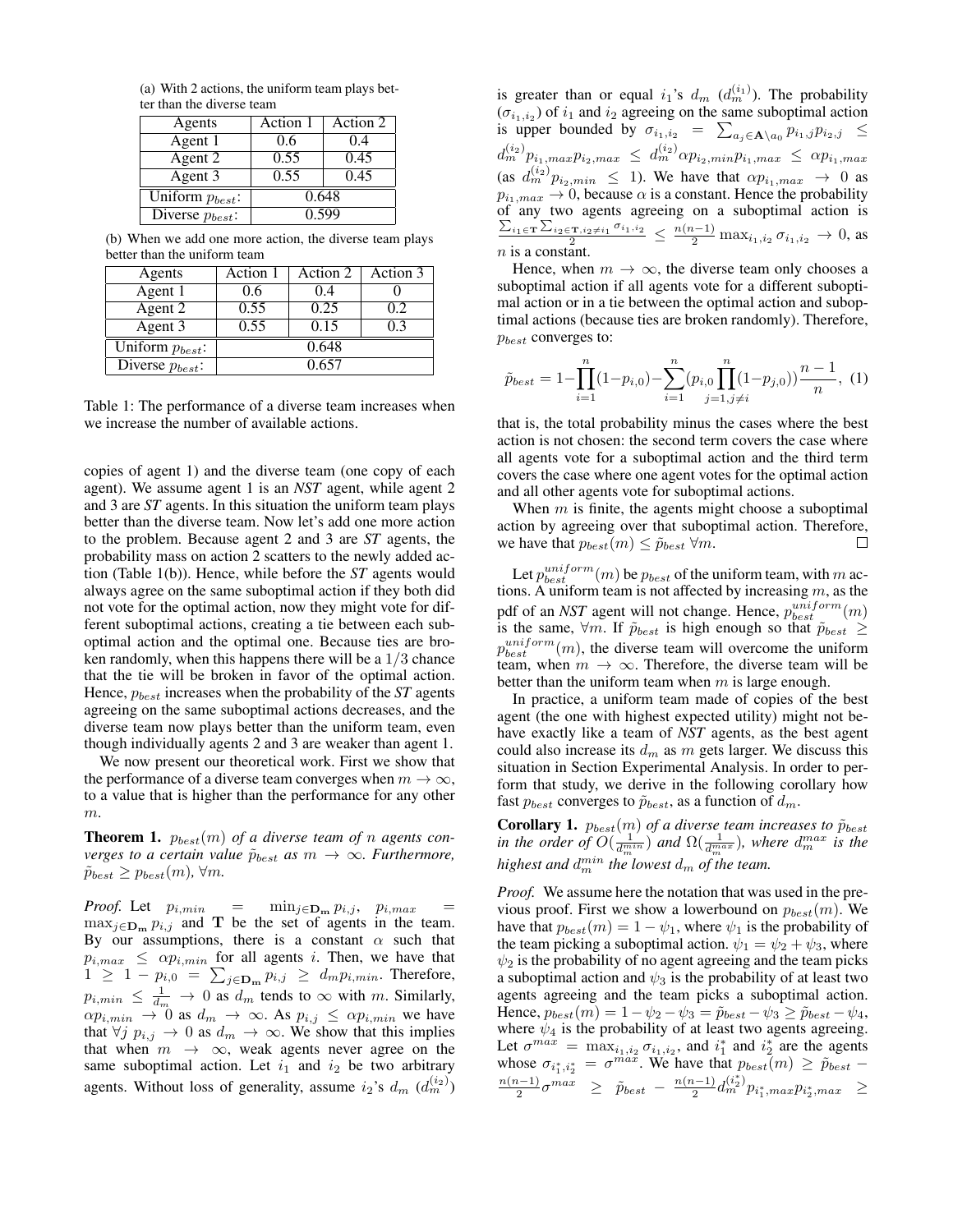$\tilde{p}_{best}$  –  $\frac{n(n-1)}{2}$  $\frac{(n-1)}{2} d_m^{(i_2^*)} \alpha p_{i_1^*,min} \alpha p_{i_2^*,min} \quad \geq \quad \tilde{p}_{best}$  –  $n(n-1)$  $\frac{(i-1)}{2}\alpha^2 \frac{1}{a^{(i)}}$  $\frac{1}{d_{m}^{(\frac{*}{4})}}$  (as  $p_{i,min} \leq \frac{1}{d_{m}}$ ). Hence,  $p_{best}(m) \geq$  $\tilde{p}_{best} - \frac{n(n-1)}{2}$  $\frac{a^{(n-1)}}{2} \alpha^2 \frac{1}{d_m^{min}} \leadsto \tilde{p}_{best} - p_{best}(m) \leq O(\frac{1}{d_m^{min}}).$ 

Now we show an upper bound:  $p_{best}(m) = \tilde{p}_{best}$  –  $\psi_3 \leq \tilde{p}_{best} - \psi_5$ , where  $\psi_5$  is the probability of at least two agents agreeing and no agents vote for the optimal action. Let  $\sigma^{min}$  =  $\min_{i_1, i_2} \sigma_{i_1, i_2}$ ;  $i_1^*$  and  $i_2^*$ are the agents whose  $\sigma_{i_1^*, i_2^*} = \sigma^{min}$ ; and  $p_{max,0}$  $\max_{i \in \mathbf{T}} p_{i,0}$ . Without loss of generality, we assume that  $d_m^{(i_2^*)} \geq d_m^{(i_1^*)}$ . Hence,  $p_{best}(m) \leq \tilde{p}_{best} - \frac{n(n-1)}{2}$  $\frac{1}{2}e^{m i n}(1 \frac{(i-1)}{2}d_{m}^{(i_{1}^{\ast})}p_{i_{1}^{\ast},min}p_{i_{2}^{\ast},min}(1-\epsilon)$  $p_{max,0})^{n-2} \leq \tilde{p}_{best} - \frac{n(n-1)}{2}$  $\frac{a_{i-1}}{2}d_{m}^{(i_{1}^{*})}\frac{p_{i_{1}^{*},max}p_{i_{2}^{*},max}}{\alpha^{2}}(1-\alpha)$  $p_{max,0})^{n-2} \leq \tilde{p}_{best} - \frac{n(n-1)}{2}$  $p_{max,0})^{n-2} \leq \tilde{p}_{best} - \frac{n(n-1)}{2}$  $\frac{(i-1)}{2} \alpha^{-2} \frac{1}{d^i}$  $\frac{1}{d_m^{i_2^*}}(1-p_{max,0})^{n-2} \leq$  $\tilde{p}_{best} - \frac{n(n-1)}{2}$  $\frac{a^{n-1}}{2} \alpha^{-2} \frac{1}{d_m^{max}} (1 - p_{max,0})^{n-2} \rightarrow \tilde{p}_{best}$  $p_{best}(m) \geq \Omega(\frac{1}{d_m^{max}}).$  $\Box$ 

Hence, agents that change their  $d_m$  faster will converge faster to  $\tilde{p}_{best}$ . This is an important result when we consider later more complex scenarios where the  $d_m$  of the agents of the uniform team also change.

Note that  $\tilde{p}_{best}$  depends on the number of agents n (Equation 1). Now we show that the diverse team tends to always play the optimal action, as  $n \to \infty$ .

**Theorem 2.**  $\tilde{p}_{best}$  *converges to 1, as*  $n \rightarrow \infty$ *. Furthermore,*  $1 - \tilde{p}_{best}$  *converges exponentially to 0, that is,*  $\exists$  *constant c*, such that  $1 - \tilde{p}_{best} \leq c(1 - \frac{\epsilon}{2})^n$ ,  $\forall n \geq \frac{2}{\epsilon}$ . However, the *performance of the uniform team improves as*  $n \to \infty$  *only if*  $p_{s,0} = \max_j p_{s,j}$ *, where s is the best agent.* 

*Proof.* By the previous proof, we know that when  $m \to \infty$ the diverse team plays the optimal action with probability given by  $\tilde{p}_{best}$ . We show that  $1 - \tilde{p}_{best} \rightarrow 0$  exponentially as  $n \to \infty$  (this naturally induces  $\tilde{p}_{best} \to 1$ ). We first compute an upper bound for  $\sum_{i=1}^{n} (p_{i,0} \prod_{j=1,j\neq i}^{n} (1 (p_{j,0})$ ):  $\sum_{i=1}^{n} p_{i,0} \prod_{j=1,j\neq i}^{n} (1-p_{j,0}) \leq \sum_{i=1}^{n} p_{i,0} (1-p_{i,0})$  $p_{min,0})^{n-1} \leq np_{max,0}(1-p_{min,0})^{n-1} \leq n(1-\epsilon)^{n-1}$ for  $p_{max,0} = max_i p_{i,0}, p_{min,0} = min_j p_{j,0}.$ 

Since  $\prod_{i=1}^{n} (1 - p_{i,0}) \le (1 - \epsilon)^n$ , thus we have that  $1 \tilde{p}_{best} \leq (1 - \epsilon)^n + n(1 - \epsilon)^{n-1}$ . So we only need to prove that there exists a constant c such that  $(1 - \epsilon)^n + n(1 - \epsilon)$  $\epsilon)^{n-1}$  ≤  $c(1-\frac{\epsilon}{2})^n$ , as follows:  $\frac{(1-\epsilon)^{n+1}+(n+1)(1-\epsilon)^n}{(1-\epsilon)^n+n(1-\epsilon)^{n-1}}$  =  $(1-\epsilon)\frac{1-\epsilon+n+1}{1-\epsilon+n} = 1-\epsilon+\frac{1-\epsilon}{1-\epsilon+n} \leq 1-\frac{1}{2}\epsilon$ , if  $n \geq \frac{2}{\epsilon}$  (by setting  $\frac{1-\epsilon}{1-\epsilon+n} \leq \frac{\epsilon}{2}$ ). Hence,  $\exists c$ , such that  $(1-\epsilon)^n + n(1-\epsilon)$  $\epsilon$ )<sup>n-1</sup>  $\leq c(1-\frac{\epsilon}{2})^n$  when  $n \geq \frac{2}{\epsilon}$ . Therefore, the performance converges exponentially.

For the uniform team, the probability of playing the action that has the highest probability in the pdf of the best agent converges to 1 as  $n \to \infty$  (List and Goodin 2001). Therefore, the performance only increases as  $n \to \infty$  if the optimal action is the one that has the highest probability.  $\square$ 

Now we show that we can achieve further improvement in a diverse team by breaking ties in favor of the strongest agent.

**Theorem 3.** When  $m \to \infty$ , breaking ties in favor of the *strongest agent is the optimal tie-breaking rule for a diverse team.*

The proof is available in the appendix (available at http://teamcore.usc.edu/people/ sorianom/aaai14-ap.pdf). We just state here that if we break ties in favor of an agent s, the probability of voting for the optimal action is given by:

$$
\tilde{p}_{best} = 1 - \prod_{i=1}^{n} (1 - p_{i,0}) - (1 - p_{s,0}) \left( \sum_{\substack{i=1 \ i \neq s}}^{n} p_{i,0} \prod_{\substack{j=1 \ j \neq i,j \neq s}}^{n} (1 - p_{j,0}) \right)
$$
\n(2)

It is clear that Equation 2 is maximized by choosing agent  $s$ with the highest  $p_{s,0}$ . In our proof we show that Equation 2 is always higher than Equation 1 if  $s$  is the strongest agent. That is, we show that  $\tilde{p}_{best}$  is higher if we break ties in favor of the strongest agent than breaking ties randomly.

Next we show that with one additional assumption, not only the diverse team converges to  $\tilde{p}_{best}$ , but also  $p_{best}$ monotonically increases with  $m$ . Our additional assumption is that higher utility actions have higher probabilities, i.e., if  $U(a_j) \ge U(a_{j'})$ , then  $p_{i,j} \ge p_{i,j'}.$ 

Theorem 4. *The performance of a diverse team monotonically increases with m, if*  $U(a_j) \ge U(a_{j'})$  *implies that*  $p_{i,j} \geq p_{i,j'}$ .

The proof of this theorem is also available in the appendix.

#### Generalizations

In the previous theorems we focused on the probability of playing the best action, assuming that  $U(a_0) \gg U(a_i) \forall j \neq j$ 0. We show now that the theorems still hold in more general domains where r actions ( $A_r \subset A$ ) have a significant high utility, i.e.,  $U(a_{j_1}) \gg U(a_{j_2}) \forall j_1 < r, j_2 \geq r$ . Hence, we now focus on the probability of playing any action in  $A_r$ . We assume that our assumptions are also generalized, i.e.,  $p_{i,j} \geq \epsilon \ \forall j \leq r$ , and the number  $d_m$  of suboptimal actions  $(a_i, j \ge r)$  in the  $D_m$  set increases with m for *ST* agents.

Theorem 5. *The previous theorems generalize to settings*  $where U(a_{j_1}) \gg U(a_{j_2}) \ \forall j_1 < r, j_2 \geq r.$ 

*Proof Sketch.* We give here a proof sketch. We just have to generate new pdfs  $p'_{i,j}$ , such that  $p'_{i0} = \sum_{j=0}^{r-1} p_{i,j}$ , and  $p'_{i,b} = p_{i,b+r-1}, \forall b \neq 0$ . We can then reapply the proofs of the previous theorems, but replacing  $p_{i,j}$  by  $p'_{i,j}$ . Note that this does not guarantee that all agents will tend to agree on the same action in  $A_r$ ; but the team will still tend to pick any action in  $A_r$ , since the agents are more likely to agree on actions in  $A_r$  than on actions in  $A \setminus A_r$ .  $\Box$ 

Now we discuss a different generalization: what happens when  $p_{i,0}$  decreases as m increases ( $\forall$  agents i). If  $p_{i,0} \rightarrow$  $\tilde{p}_{i,0}$  as  $m \to \infty$ , the performance in the limit for a diverse team will be  $\tilde{p}_{best}$  evaluated at  $\tilde{p}_{i,0}$ . Moreover, even if  $p_{i,0} \rightarrow$ 0, our conclusions about relative team performance are not affected as long as we are comparing two *ST* teams that have similar  $p_{i,0}$ : the same argument as in Corollary 1 implies that the team with faster growing  $d_m$  will perform better.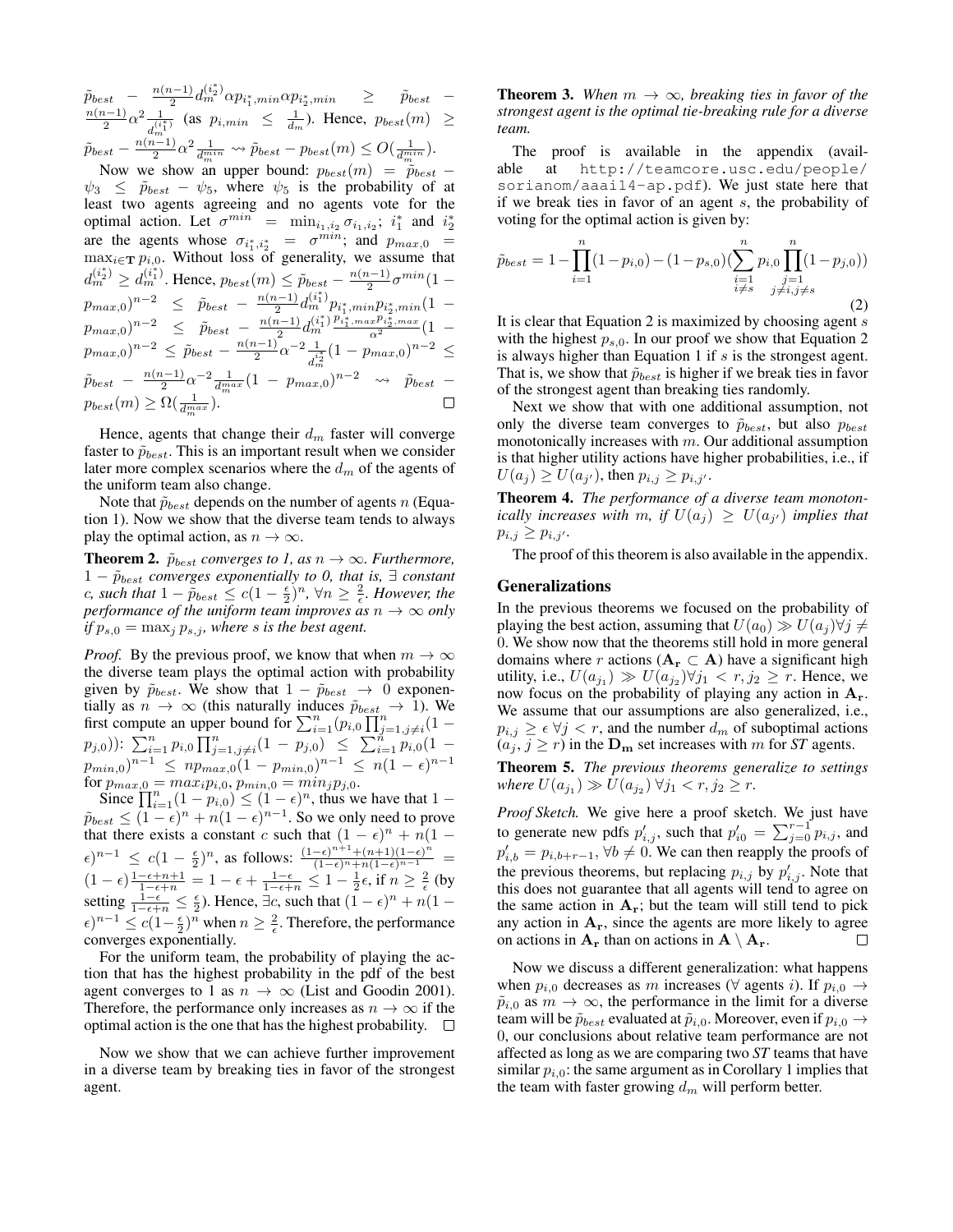

(a) Convergence of  $p_{best}$  to pre- (b) Actual performance value. dicted value.

Figure 1: Comparing diverse and uniform when uniform also increases  $d_m$ .

# Experimental Analysis

### Synthetic Experiments

We present synthetic experiments, in order to better understand what happens in real systems. We generate agents by randomly creating pdfs and calculate the  $p_{best}$  of the generated teams. The details are available in the appendix.

As we said earlier, uniform teams composed by *NST* agents is an idealization. In more complex domains, the best agent will not behave exactly like an *NST* agent, its  $d_m$  will also increase. We perform synthetic experiments to study this situation. We consider that the best agent is still closer to an *NST* agent, therefore it increases its  $d_m$  at



Figure 2:  $p_{best}$  of a diverse team as the number of agents increases.

a slower rate than the agents of the diverse team. We can see the average result for 200 random teams in Figure 1, where in Figure 1(a) we show the difference between the performance in the limit ( $\tilde{p}_{best}$ ) and the actual  $p_{best}(m)$  for the diverse and the uniform teams; in Figure 1(b) we show the average  $p_{best}(m)$  of the teams. As can be seen, when the best agents increase their  $d_m$  at a slower rate than the agents of the diverse team, the uniform teams converge slower to  $\tilde{p}_{best}$ . Even though they play better than the diverse teams for a small  $m$ , they are surpassed by the diverse teams as  $m$ increases. However, because  $\tilde{p}_{best}$  of the uniform teams is actually higher than the one of the diverse teams, eventually the performance of the uniform teams get closer to the performance of the diverse teams, and will be better than the one of the diverse teams again for a large enough  $m$ .

This situation is expected according to Theorem 1. If the  $d_m$  of the best agent also increases as m gets larger, the uniform team will actually behave like a diverse team and also converge to  $\tilde{p}_{best}$ .  $\tilde{p}_{best}^{uniform} \geq \tilde{p}_{best}^{diverse}$ , as the best agent has a higher probability of playing the optimal action. Hence, in the limit the uniform team will play better than the diverse team. However, as we saw in Corollary 1, the speed of con-

vergence is in the order of  $1/d_m$ . Therefore, the diverse team will converge faster, and can overcome the uniform team for moderately large m.

As Theorem 2 only holds when  $m \to \infty$ , we also explore the effect of increasing the number of agents for a large  $m$ . The  $\tilde{p}_{best}$  of a team of agents is shown as the dashed line in Figure 2. We are plotting for agents that have a probability of playing the best action of only 10%, but as we can see the probability quickly grows as the number of agents increases. We also calculate  $p_{best}$  for random teams from 2 to 6 agents (shown as the continuous line), when there are 300 available actions. As can be seen, the teams have a close performance to the expected.

### Computer Go

We show now results in a real system. We use 4 different Go software: Fuego 1.1 (Enzenberger et al. 2010), GnuGo 3.8, Pachi 9.01 (Baudiš and Gailly 2011), MoGo 4 (Gelly et al. 2006), and two (weaker) variants of Fuego (Fuego∆ and FuegoΘ), in a total of 6 different, publicly available, agents. Fuego is considered the strongest agent among all of them. The description of Fuego $\Delta$  and Fuego $\Theta$  is available in the appendix. All our results are obtained by playing either 1000 games (to evaluate individual agents) or 2000 games (to evaluate teams), in a HP dl165 with dual dodeca core, 2.33GHz processors and 48GB of RAM. We compare results obtained by playing against a fixed opponent. Therefore, we evaluate systems playing as white, against the original Fuego playing as black. We removed all databases and specific board size knowledge of the agents, including the opponent. We call Diverse as the team composed of all 6 agents, and Uniform as the team composed of 6 copies of Fuego. Each agent is initialized with a different random seed, therefore they will not vote for the same action all the time in a given world state, due to the characteristics of the search algorithms. In the graphs we show in this section, the error bars show the confidence interval (99% of confidence).

We evaluate the performance of the teams over 7 different board sizes. We changed the time settings of individual agents as we increased the board size, in order to keep their strength as constant as possible. The average winning rates of the team members, and also the winning rates of the individual agents, is available in the appendix.

We can see our results in Figure 3 (a). Diverse improves from  $58.1\%$  on 9x9 to  $72.1\%$  on  $21x21$ , an increase in winning rate that is statistically significant with  $p < 2.2 \times 10^{-16}$ . This result is expected according to Theorem 1. The Uniform team changes from 61.0% to 65.8%, a statistically significant improvement with  $p = 0.0018$ . As we saw before, an increase in the performance of Uniform can also be expected, as the best agent might not be a perfect *NST* agent. A linear regression of the results of both teams gives

<sup>&</sup>lt;sup>1</sup>In our first experiment, Diverse improved from 56.1% on 9x9 to 85.9% on 19x19. We noted, however, that some of the diverse agents were getting stronger in relation to the opponent as the board size increased. Hence, by changing the time setting to keep the strength constant, we are actually making our claims harder to show, not easier.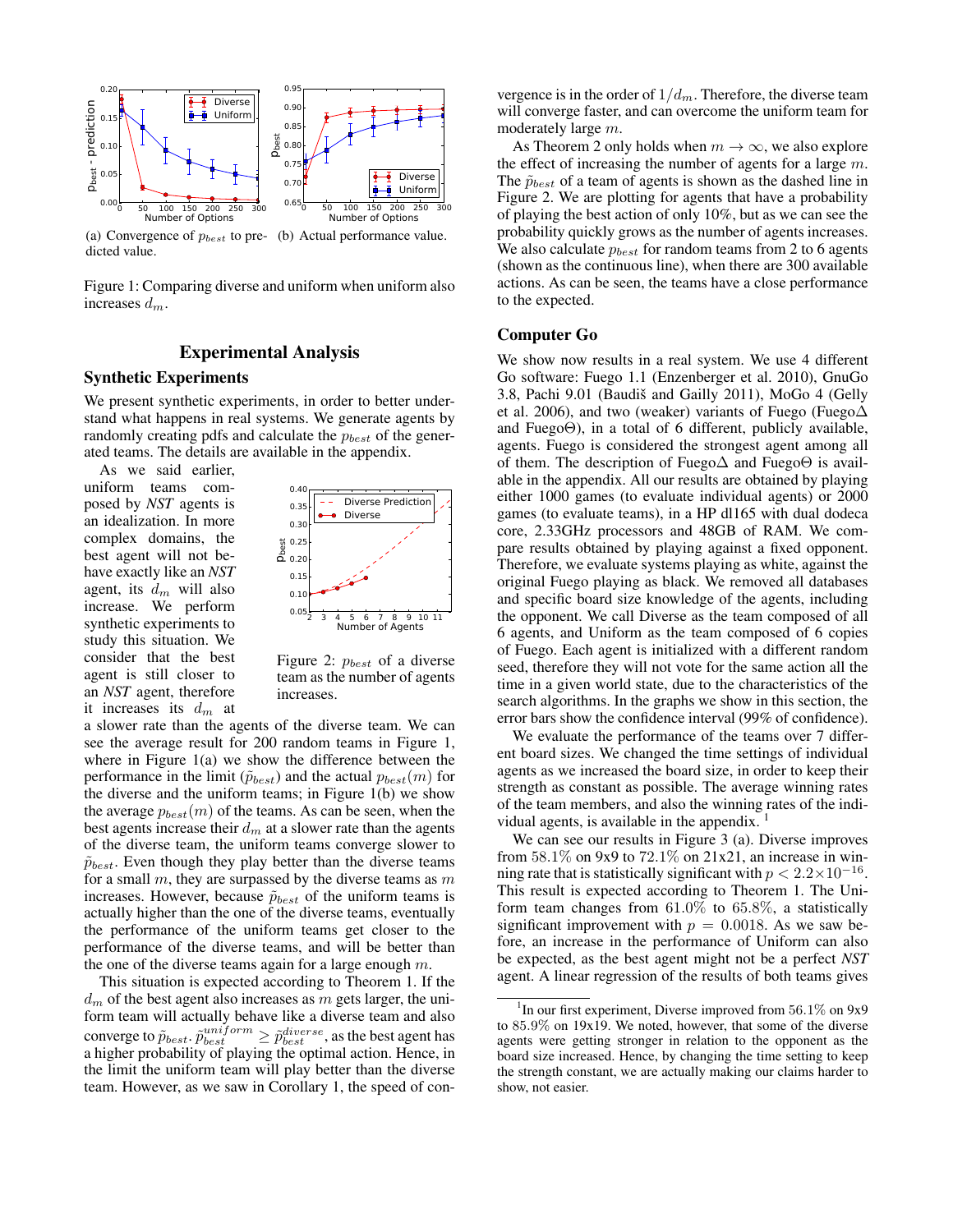

Figure 3: Winning rate in the real Computer Go system.

a slope of 0.010 for the diverse team (adjusted  $R^2$ : 0.808,  $p = 0.0036$ ) and 0.005 for the uniform team (adjusted  $R^2$ : 0.5695,  $p = 0.0305$ . Therefore, the diverse team improves its winning rate faster than the uniform team. To check if this is a significant difference, we evaluate the interaction term in a linear regression with multiple variables. We find that the influence of board size is higher on Diverse than on Uniform with  $p = 0.0797$  (estimated coefficient of "size") of the board \* group type":  $-10.321$ , adjusted  $R^2$ : 0.7437). Moreover, on the 9x9 board Diverse is worse than Uniform  $(p = 0.0663)$ , while on the 21x21 board Diverse is better with high statistical significance ( $p = 1.941 \times 10^{-5}$ ). We also analyze the performance of the teams subtracted by the average strength of their members (Figure 3 (b)), in order to calculate the increase in winning rate achieved by "teamwork" and compensate fluctuations on the winning rate of the agents as we change the board size. Again, the diverse team improves faster than the uniform team. A linear regression results in a slope of 0.0104 for Diverse (adjusted  $\overline{R}^2$ : 0.5549,  $p = 0.0546$ ) and 0.0043 for Uniform (adjusted  $R^2$ : 0.1283,  $p = 0.258$ ).

We also evaluate the performance of teams of 4 agents (Diverse 4 and Uniform 4). For Diverse 4, we removed Fuego∆ and FuegoΘ from the Diverse team. As can be seen in Figure 4, the impact of adding more agents is higher for the diverse team in a larger



Figure 4: Winning rates for 4 and 6 agents teams.

board size(21x21). In the 9x9 board, the difference between Diverse 4 and Diverse 6 is only 4.4%, while in 21x21, it is 14%. Moreover, we can see a higher impact of adding agents for the diverse team, than for the uniform team. These results would be expected according to Theorem 2.

As can be seen, the prediction of our theory holds: the diverse team improves significantly as we increase the action space. The improvement is enough to make it change from playing worse than the uniform team on 9x9 to playing better than the uniform team with statistical significance on the 21x21 board. Furthermore, we show a higher impact of adding more agents when the size of the board is larger.



(a) Size of the set of actions that (b)  $p_{i,0}$  as the size of the board receive a nonzero probability. grows.

Figure 5: Verifying the assumptions in the real system.

### Analysis

To test the assumptions of our model, we estimate a pdf for each one of the agents. For each board size, and for each one of 1000 games from our experiments, we randomly choose a board state between the first and the last movement. We make Fuego evaluate the chosen board, but we give it a time limit 50x higher than the default one. Therefore, we use this much stronger version of Fuego to approximate the true ranking of all actions. For each board size, we run all agents in each board sample and check in which position of the approximated true ranking they play. This allow us to build a histogram for each agent and board size combination. Some examples can be seen in the appendix.

We study how the pdfs of the agents change as we increase the action space. Our hypothesis is that weaker agents will have a behavior closer to *ST* agents, while stronger agents to *NST* agents. In Figure 5(a) we show how many actions receive a probability higher than 0. As can be seen, Fuego does not behave exactly like an *NST* agent. However, it does have a slower growth rate than the other agents. A linear regression gives the following slopes: 13.08, 19.82, 19.05, 15.82, 15.69, 16.03 for Fuego, Gnugo, Pachi, Mogo, Fuego∆ and Fuego $\Theta$ , respectively  $(R^2: 0.95, 0.98, 0.94, 0.98, 0.98, 0.98,$ respectively). It is clear, therefore, that the probability mass of weak agents is distributed into bigger sets of actions as we increase the action space; and even though the strongest agent does not behave in the idealized way, it does have a slower growth rate.

We also verify how the probability of playing the best action  $(p_{i,0})$  changes for each one of the agents as the number of actions increase. Figure 5(b) shows that even though  $p_{i,0}$ decreases for all agents, it does not decrease much (on average, they decreased about 25% from 9x9 to 21x21).

#### Conclusion

We present a new model to analyze diversity in teams. It allows us to show that the performance of diverse teams increase as the size of the action space gets larger, and also that diverse teams converge faster than uniform teams. Besides, in large action spaces the performance of a diverse team converges exponentially fast to the optimal one as the number of agents increases. Experimental results with real Computer Go agents match the predictions of our theory.